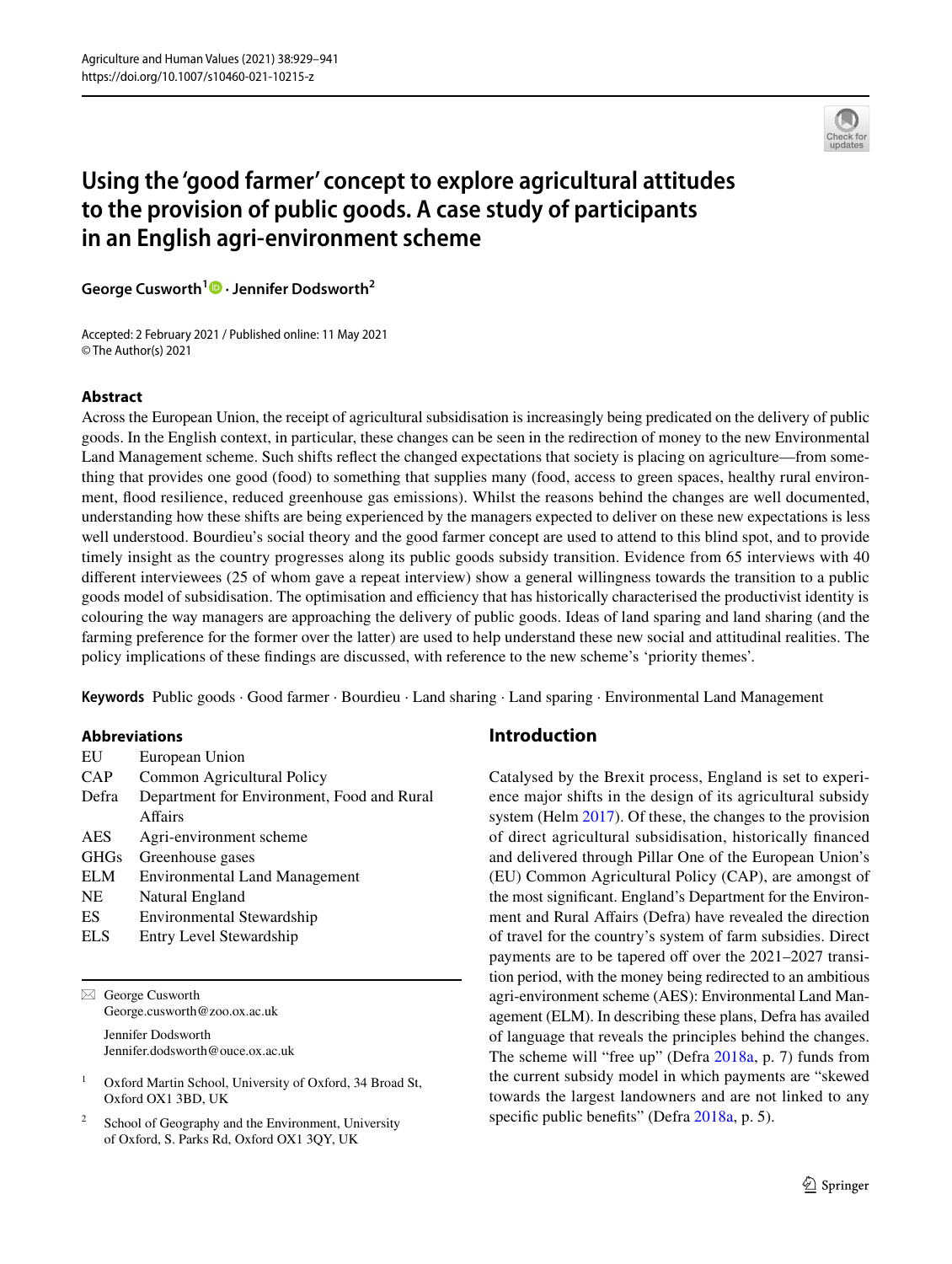These dynamics reveal the changing expectations that civic society is projecting onto the farming sector. Namely, as something whose worth is rooted exclusively in its capacity to produce food to something valued for its provision of recreational spaces for an increasingly urbanised population (Oueslati and Salanié [2011\)](#page-12-0), a healthy rural environment (Kantelhardt [2006](#page-11-1)), reduced contribution to greenhouse gas emissions (GHGs; Westhoek et al. [2013](#page-12-1)) and the protection of cultural landscape features (Junge et al. [2011\)](#page-11-2).

The idea of public goods can be used to help conceptualise these changes. Public goods are things that are nonexcludable and non-rival (something that is available to all, irrelevant of who has accessed the supply of the good, or to what extent it has been accessed) (Cooper et al. [2009](#page-10-1)). The need to encourage behaviours that provides public goods arises because of the market failure to supply them autono-mously (Jaffe et al. [2005](#page-11-3)). So, whilst the agricultural industry is being valued for its capacity to provide public goods (Arriaza et al. [2004;](#page-10-2) Zasada [2011](#page-12-2)), without appropriate intervention, land managers are unable or unwilling to supply them (Hodge [2000\)](#page-11-4). The need is most clear in the context of agriculture's biodiversity and GHG footprint (Buller and Morris [2004;](#page-10-3) Nelson et al. [2010](#page-12-3); Willett et al. [2019\)](#page-12-4). These anxieties and ambitions are manifest across ELMs scheme policy briefngs (Defra [2020a\)](#page-11-5), the UK Government's 25 Year Environment Plan (Defra [2018b](#page-11-6)) and the Agriculture Bill and Environment Bill (see, for example, Houses of Parliament [2020\)](#page-11-7).

By making the full receipt of direct payments contingent on minimum environmental standards, and by ofering AESs that remunerate the voluntary adoption of environmental management practices, the public goods model is one that has already, in part, been operationalised (Dobbs and Pretty [2004](#page-11-8); Meyer et al. [2014\)](#page-12-5). The sorts of changes being made through the Brexit process can be seen as part of more longstanding shifts in agricultural policy design (Wilson [2001](#page-12-6); Ward et al. [2008](#page-12-7)).

What is signifcant, though, is the speed and scale of the overhaul. As it stands, 61% of farm business income in England is derived from direct agricultural subsidisation (Defra [2018d\)](#page-11-9), without which 42% of the country's farms would not be proftable (Defra [2018c](#page-11-10)). Reliance on direct support varies across farm systems—with poultry, pig and horticultural units most proftable without support, and cereals, mixed and grazing units typically loss making without it (Defra [2018c](#page-11-10)). There are major worries around the viability of constituent farm businesses, and the sector as a whole (Hubbard et al. [2018\)](#page-11-11), not least because of the modest adjustment period aforded to the country's farmers (with CAP payments guaranteed only up until the end of 2022).

To contextualise the challenge of the transition in another way, uptake fgures for targeted AES contracts are also instructive. By the end of 2018, just 1.6 m ha—18% of the country's agricultural land—was being managed under a targeted AES scheme contract (National Statistics [2019](#page-12-8)). In contrast, Defra hopes that 82,500 land managers will be enrolled into ELMs by 2028 (NAO [2019\)](#page-12-9)—around three quarters of the country's farm holdings. Although it will be the only support available (compared to previous voluntary schemes that have sat alongside direct Pillar One support), ELMs must be able to attract signifcantly more of the country's farmers if it is to deliver on the scale of public goods being asked of it.

These dynamics are introducing a new urgency to the study of how farming attitudes and identities interface with the delivery of non-agricultural goods. What are the sector's attitudes towards the provision of public goods, and how might these attitudes shift as other forms of support are removed? Insofar as they are going to be the major providers of these varied public goods, farmers' attitudes towards their provision will be an important determinant in the success of the new-look breed of agricultural regime (Howley et al. [2014](#page-11-12)).

The aim of the paper is to add a timely insight into these questions, and to look into the dangers and opportunities manifest in the country's agricultural policy transition. The paper is adding to the nascent literature dedicated to understanding how the public goods model is being experienced by the land managers at the front line of the agricultural policy transition. It is looking to compliment the largely quantitative survey work done in this area (Howley et al. [2014](#page-11-12); Kvakkestad et al. [2015](#page-11-13)) with research predicated on a qualitative in-depth interview methodology and the 'good farmer' concept. In doing so, the paper is also able to contribute to ongoing sociological inquiry into the identities and attitudes represented in the farming sector. The paper uses England as a case study, although given the political and social factors common across the devolved nations, the fndings have broader UK-relevance. Similarly, as the EU refects on the potential merits of prioritising public goods in its own subsidy system (Czyzewski and Stepien [2018;](#page-10-4) EPRS [2018;](#page-11-14) Vilke and Gedminaite-Raudone [2018\)](#page-12-10), the paper is able to speak to broader EU dynamics.

# **Conceptualising the 'good farmer' and public goods subsidisation**

Whilst there is willingness amongst the general public to pay land managers for the provision of public goods (Kallas et al. [2007\)](#page-11-15), the attitudes of the farmers towards the landscapes associated with their provision have historically been less favourable (Lobley and Potter [2004](#page-12-11); Howley et al. [2012\)](#page-11-16). There is a lag between the policy changes that are re-orientating agricultural subsidies from agricultural production to the provision of public goods, and the farmers'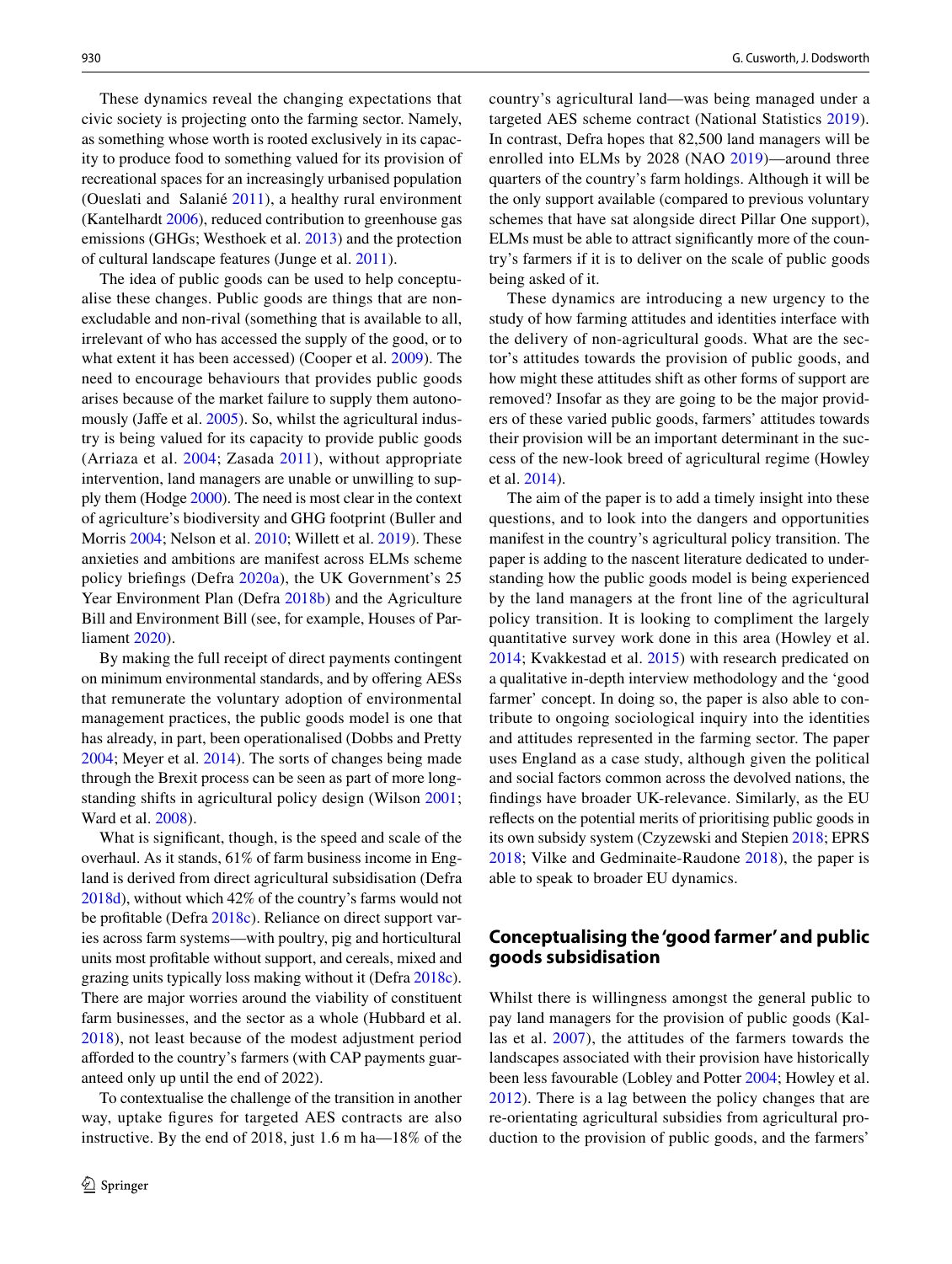internalisation of the identities those policy changes imply (Gorton et al. [2008\)](#page-11-17). This is especially pertinent for the supply of environmental goods and the un-farmed appearances with which they are associated (Burton [2004](#page-10-5)).

The body of research revolving around the 'good farmer' concept is well placed to shed light on how farming identities interface with the prospect of engaging in public goodsorientated subsidisation. The concept reveals the farming styles that are held in high esteem by agricultural community, and the varied motivational factors that infuence practice. The behaviours associated with the good farmer are not necessarily those that deliver the highest economic returns, but can be about the meeting of other existential, stylistic or moral goals (Silvasti [2003\)](#page-12-12). Whilst some behaviour may be amply remunerated (say through subsidisation), if that practice, or if the landscape that practice creates, is in confict with other objectives, there will be a resistance towards its adoption (Burton et al. [2008](#page-10-6)).

Earlier papers using the concept revealed an incompatibility between the landscape preferences of the farming community and the management practices promoted through AES schemes (Burton [2004](#page-10-5)). Farmers' productivist ideals of high yields and intensifcation were antithetical to the removal of land from production, and the adoption of less intensive management practices (Burton [2004\)](#page-10-5). The lack of skill and expertise associated with delivering the scheme options, combined with their high visibility also meant the schemes were experienced as lost opportunities to demonstrate their farming competence, and so represented a culturally unattractive prospect (Burton et al. [2008](#page-10-6); Burton and Paragahawewa [2011](#page-10-7)).

Through changing conditions in agricultural economics and widening awareness around the environmental issues associated with intensive agriculture, that cultural resistance has abated (Sutherland and Darnhofer [2012](#page-12-13)). The price premiums associated with organic produce, for example, have facilitated an increased respect for those pursuing an organic model as a means of improving a farm's economic viability (Sutherland [2013\)](#page-12-14). The same changes have been experienced with regards to participation in an AES. Due to the economic benefts a scheme contract can secure, and due to the growing recognition of the skill required to deliver the constituent management practices, participation in an AES has become a fruitful opportunity to attract the respect of farming peers (Riley [2016](#page-12-15)). In this social and economic setting, environmental negligence rather than environmental proactivity has become associated with a loss of prestige (Cusworth [2020](#page-10-8)).

Such research is predicated on the sense that a given manager's farming decisions are being scrutinised by other members of their community (Seabrook and Higgins [1988](#page-12-16); Moran et al. [2013\)](#page-12-17). Such social evaluation is as an important feature in the suite of motivational factors that infuences a given land manager's decision-making process (Kuhfuss

et al. [2016\)](#page-11-18). To help capture this socialised aspect of the farmers' decision-making processes, most of the work in the good farmer literature is carried out with the theoretical underpinning of Bourdieu's social theory.

Bourdieu explains how individuals, who occupy space in a given 'feld', look to achieve favourable social standing through the reproduction of symbolic capital (Bourdieu [1986](#page-10-9); Hilgers and Mangez [2015\)](#page-11-19). Symbolic capital is itself generated through possession of three other forms of capital: economic, social and cultural. Economic capital is the type typically and most readily understood as something with motivational signifcance. It refers to things of direct fnancial value (money, shares, a high wage). Social capital relates to the network of social contacts in which an individual operates. The scale of social capital reproduced through one's membership to a group is calibrated to the sum of capitals that the other group members can themselves lay claim. Participation in a rich or culturally powerful group will reproduce more social capital, therefore, than membership in a group with less economic or cultural infuence. Cultural capital is broken down further into three subcategories—embodied, objectivised and institutionalised. Embodied cultural capital relates to bodily dispositions and habits; objectivised cultural capital to physical artefacts; and institutionalised cultural capital to awards and qualifcations (Bourdieu [1986\)](#page-10-9). Using Bourdieu's theory can, in this way, help understand the full range of economic and non-economic capitals that shape practice (Moore [2008\)](#page-12-18).

Bourdieu leans on the metaphor of the 'rules of the game' to capture the social code that determines which behaviours or artefacts are respected, and how diferent capitals are reproduced (Bourdieu and Wacquant [1992;](#page-10-10) Thomson [2008](#page-12-19)). According to those rules, certain skills, practices, artefacts or institutions are considered legitimate, and will be those best able to reproduce the diferent capitals. The amount of capital to which an individual can lay claim determines the position they occupy in a feld's hierarchy. The feld is, thus, the arena in which individuals struggle to occupy favourable social standing (Bourdieu and Wacquant [1992](#page-10-10)).

An individual's habitus is central to the internalisation and navigation of these rules (Bourdieu [1983\)](#page-10-11). The habitus is the sum of an individual's behaviours, experiences, outlooks, beliefs and dispositions. The habitus is defined as "structured structures predisposed to function as structuring structures" (Bourdieu [1990,](#page-10-12) p. 53). It is structured insofar as it is the thing subconsciously shaped by an individual's life experiences, education, and exposure to a field's rules and conditions; and it is something predisposed to act as structuring structure insofar as it is the thing that allows for an individual's agential participation in the world, and as something that allows for an individual to creatively and autonomously interact with the field's constituent members, conditions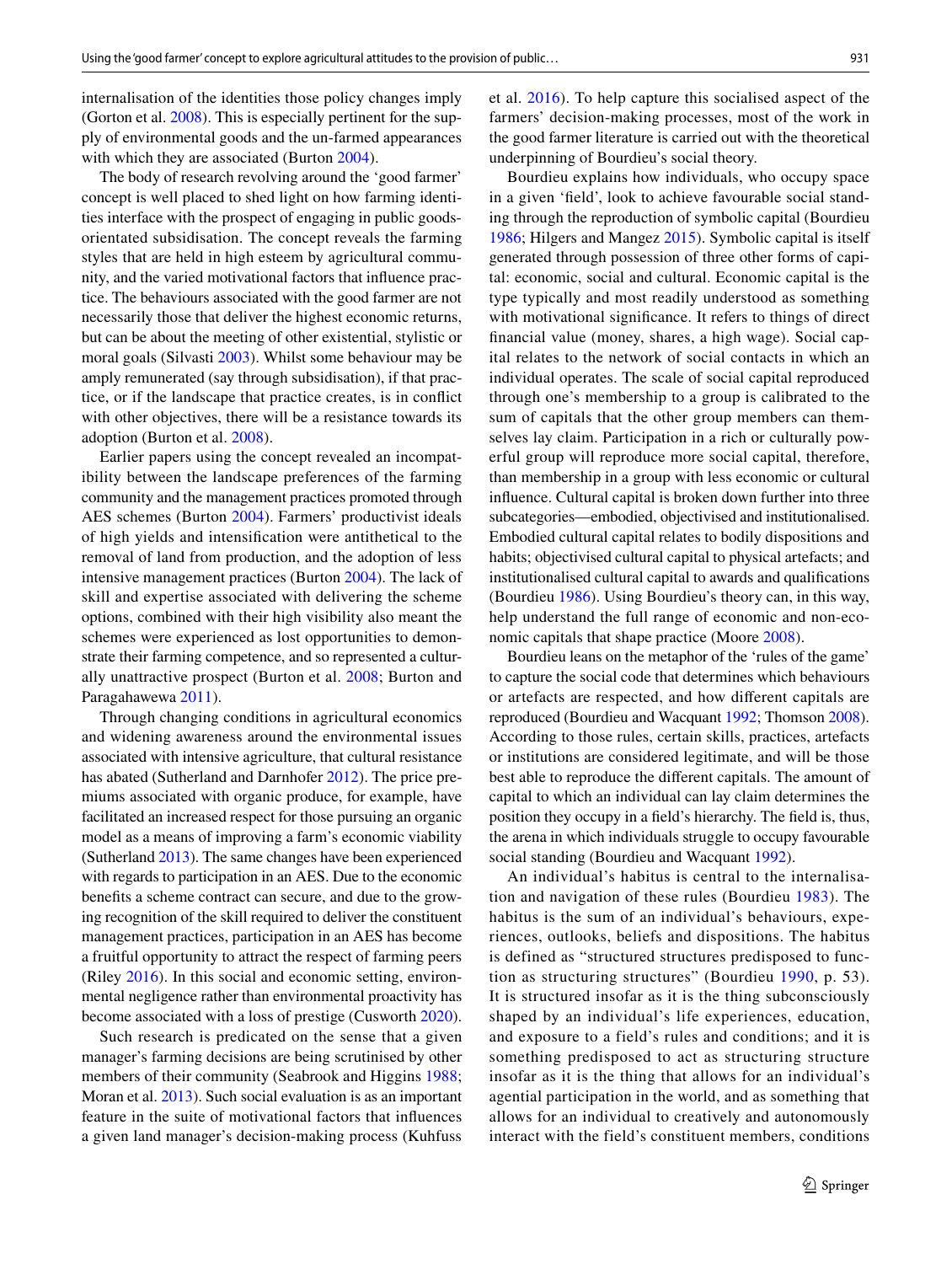and rules (Wacquant [1989\)](#page-12-20). The habitus is the thing upon which one's experiences are impressed, as well as the lens through which one processes and analyses a field's rules and the behaviour of other field members (Maton [2008\)](#page-12-21). Forged through one's experience of the world, and through one's internalisation of the field's rules, it is the key to an individual's attempt to successfully strategise their way through the field and to reproduce capital. It also the tool an individual uses to evaluate the performance of the other members of the field with regards to the field's rules and the social position they occupy (Bourdieu [1977](#page-10-13); Wacquant [1989\)](#page-12-20).

The rules of the game change in response to new attitudes, knowledges and conditions prominent in a field. This can be seen in the context of the agricultural field, described above. There has been a historical prioritisation of the productivist goals of productivity and intensification, and the symbols best able to secure cultural capital were those that pertained to their attainment—straight ploughing lines, well-kept machinery, neat hedgerows (Burton [2004,](#page-10-5) [2012\)](#page-10-14). More recently, the farmers adopting organic practices or participating in an AES revealed themselves to be the ones creatively responding to the policy, economic and social landscape that is increasingly favouring the delivery of more diverse farming objectives (Sutherland and Darnhofer [2012;](#page-12-13) Riley [2016](#page-12-15)). Such practices have achieved a new legitimacy and recognition in the rules of the game, and cultural capital can, accordingly, be reproduced through their adoption.

Bourdieu's conceptualisation of the habitus has been central to understanding how these changes work. The habitus subconsciously mutates itself around the field's conditions and rules—even when they are in flux (Bourdieu [1983;](#page-10-11) Wacquant [2011\)](#page-12-22). An individual can, in periods of change, creatively adapt and strategise in a given field, even when the conditions and rules to which their habitus was accustomed have since changed. New artefacts and different behaviours can, in accordance with the changing field conditions, enjoy new legitimacy and become better able to reproduce different sorts of capital. Cultural capital is, in particular, available to those quickest and most adept at strategising their way through the shifting social landscape (Bourdieu [1996](#page-10-15); David [2015](#page-10-16)).

In combining Bourdieu's social theory and the good farmer concept, researchers have been able to examine which behaviours and landscapes reproduce (or lose) which capitals, what motivational influence these social codes exert, and how these forces change over time. By using the good farmer concept and Bourdieu's social theory, this paper provides some answers to the research questions described in the paper's introduction.

#### **Methodology and research context**

The analysis presented here comes from a PhD project cofunded by Natural England (NE), designed to look into the long-term social and management changes catalysed through participation in an AES. The research is based on 65 in-depth semi-structured interviews with 40 diferent interviewees (25 of the 40 gave a repeat interview 1 year after the initial interview), all of which lasted between 45 and 90 min. Interviews took place in the summers of 2017 and 2018. Collection was capped to 65 interviews primarily because the data had reached a saturation point—although limitations imposed by the PhD timeline were also a minor factor. Although data from both interviews and repeat interviews are used in this analysis, their sequential aspect relates to topics not relevant here and so where respondents gave two interviews, they are analysed and presented here as one. The repeat interviews did, however, facilitate a members check, improving the robustness and trustworthiness of data analysis (Birt et al. [2016\)](#page-10-17): second interviews were partially framed around the comments made in the frst interviews, allowing interviewees to refne or revise the perception the interviewer had generated about their attitudes and behaviours. To further add to the trustworthiness of the analysis, a post-data collection peer debriefng process was also completed (Morse et al. [2002](#page-12-23); Janesick [2007](#page-11-20)). Following the guidelines described by Barber and Walczak [\(2009](#page-10-18)), unprocessed and unannotated interview transcripts were provided to the manuscript's second author, with only general research themes being provided to initiate the coding and analysis process. A full data set of interview transcripts was provided, not just the 25% Barber and Walczak ([2009\)](#page-10-18) recommend as a minimum. The similarities and discrepancies between the respective analyses were then scrutinised, allowing room to challenge biases and verify fndings.

For both authors, an inductive-deductive hybrid process was used for coding. Pre-determined nodes relating to agricultural attitudes towards ELMs and public goods provision were used, with additional nodes getting added during successive rounds of coding. Not all of the 40 interviewees have their contributions used in the presentation of this analysis—although the excerpts used here are refective of the attitudes of the research sample as a whole. Discussion of the project's other fndings can be seen at Cusworth ([2019\)](#page-10-19) and Cusworth [\(2020](#page-10-8)). Interviews were kept relevant by a set of conversational questions orientated around target themes. The interview schedules were subject to the scrutiny of the Defra's survey control unit. As part of the studentship sponsorship arrangement, the contact details of the ELS participants were provided by NE.

The interview sample was heterogenous with arable mixed and livestock units all represented. To allow for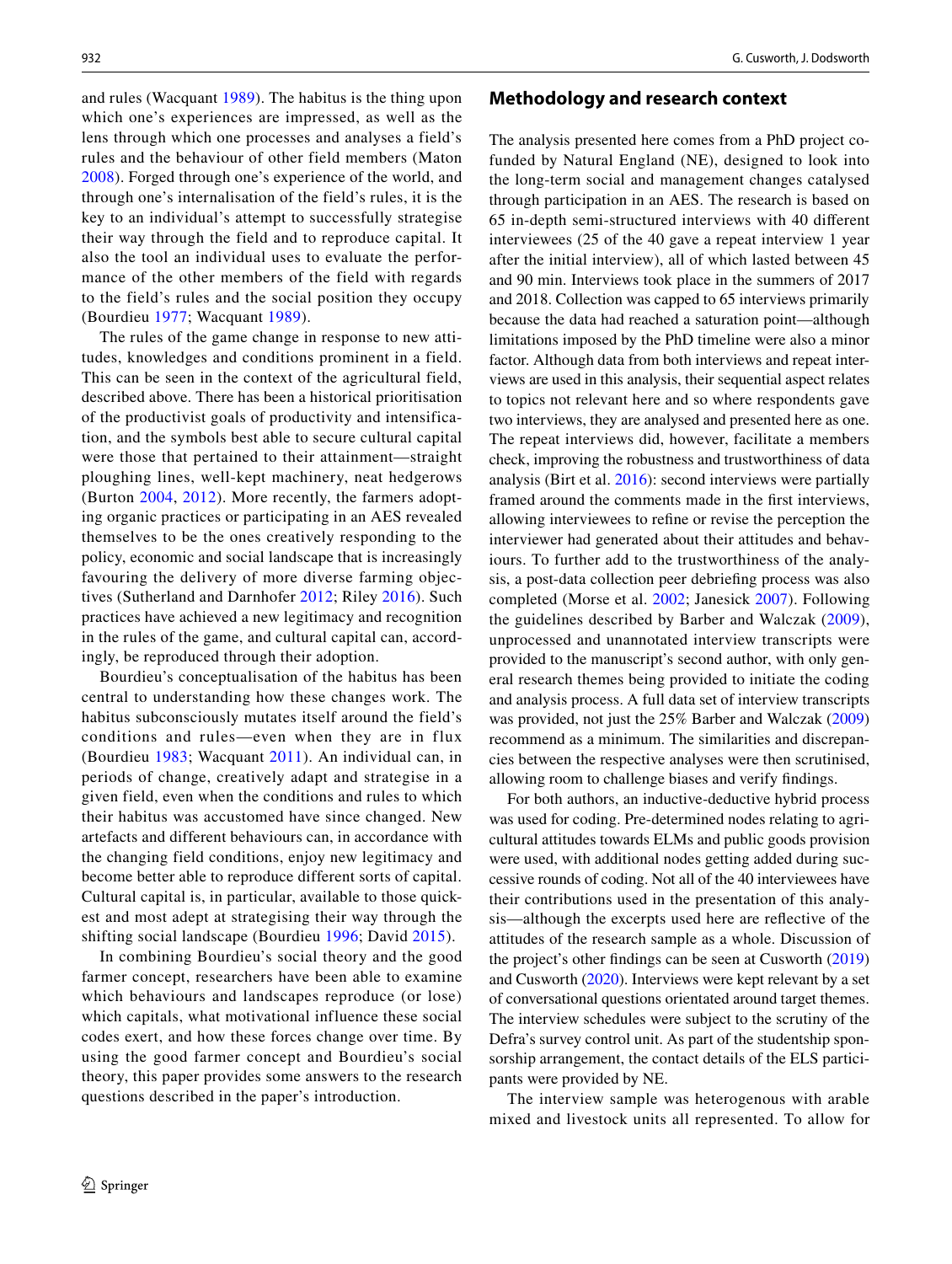meaningfully comparable data, the interview schedule allowed the interviewees to self-identify which particular public goods were relevant to their own farms, and which goods represented the most and least attractive prospects for them. The majority of the discussion revolved around the provision of environmental public goods and, to a lesser extent, access to natural areas for recreation, and the preservation of cultural heritage. Certain good (animal welfare, for example) were only raised by a few interviewees. This aspect of the interview design allowed participants to discuss their attitudes towards the provision of public goods through the lens of the good(s) most compelling or relevant to them. Systematic research would be well placed to offer higher-resolution analysis on the ways in which farming identities interface with diferent public goods.

A note is needed on the extent to which the paper is able to interrogate the specifcs of the country's transition to the public goods model. At the time of interviewing, details around the design of ELMs, the Agriculture Bill and the Environment Bill were sparse. Although enough was known about the policy changes (removal of direct support, prioritisation of public goods) for relevant and insightful discussion to take place, certain elements of the post-Brexit agricultural regime were not systematically included in the interview schedule. These include the 3-tier approach (farm-, local-, and landscape-scale interventions) of ELMs (Defra [2020a\)](#page-11-5); collaborative scheme contracts (Defra [2020b\)](#page-11-21); and the inclusion of animal welfare and carbon sequestration as public goods (Houses of Parliament [2019](#page-11-22)).

Although these themes were present in the public discourse, particularly for the 2018 interviews, they were not part of the deductive pre-determined research remit. The political situation at the time was highly fuid, with diferent ideas and anxieties around agricultural policy design continually coming in and out focus. To avoid the interviews becoming overly weighed down with speculation, the questions of the interview schedule were restricted to the higherlevel themes that were less subject to frenetically changeable political developments. Whilst it would have been preferable to orientate the research around a more 'fnished product', these omissions did not prevent the data collection or analysis from critically engaging with many of the major themes of the agricultural policy transition.

The interviews were conducted with participants of the Entry Level Stewardship (ELS) portion of the Environmental Stewardship (ES) scheme (excluding those with a targeted higher-level component). ES was the main AES in England from 2005 to 2014. The author recognises the biasing infuence this methodology may have created. By canvassing opinions from land managers already engaging in the provision of public goods, it could be argued that the research is bound to generate an unrepresentatively positive account of the attitudes towards the varied roles that the agricultural industry is being asked to adopt.

The complaint has mileage. ELS's design, however, combined with characteristics of its participant-base serve to mitigate against such biasing efects. ELS was a 'broad and shallow' scheme, intended to attract high participation by ofering non-competitive, whole-farm contracts that promoted the adoption of simple management practices (Hodge and Reader [2010](#page-11-23)). At its peak in 2013, ELS covered 72% of Utilisable Agricultural Area in England (JNCC [2017](#page-11-24)). The amount of 'deadweight' in the scheme was high—with many contracts requiring little to no management change (Defra [2012](#page-10-20)). The motivations for participation were not, typically, an expression of farmers' environmentalist commitments or about radical re-orientations of their farm businesses. Instead, participation was about unlocking easyto-access fnance for the adoption of simple management changes (Cross and Franks [2007;](#page-10-21) Defra [2012;](#page-10-20) Hodge and Reader [2010](#page-11-23)). For most participants—amongst the interviewees and across the scheme more generally—ELS was their frst engagement in an AES. Speaking to its participants was used, therefore, as a methodological tool to gauge the attitudes of managers engaging in an AES located towards the start of the spectrum of the public goods model, and to assess their attitudes as the subsidy system progresses along that continuum. The author nevertheless recognises the infuencing impact of this research design.

The interviews were split evenly across two case study areas shown in Fig. [1.](#page-5-0) The case study areas were made up of groupings of National Character Areas—the administrative units used in the administration of AESs. The two areas were chosen to refect areas of diferent farm systems—with the Eastern area having a higher concentration of arable farming and the Midlands area, livestock and mixed farming. The interviewees represented an even spread of small and large farms, operating a range of livestock, mixed and arable farms. The responses from the two case study areas are not contrasted with each other, nor are the responses of interviewees with diferent farm sizes or systems.

This particular decision mirrors a methodology employed in previous good farmer related research (Burton et al. [2008](#page-10-6); Burton [2012\)](#page-10-14). Namely, to use diferent case study areas to identify which features of the good farmer are common amongst farmers in diferent areas, on diferent systems and of diferent sizes—not as a means of generating a comparative study of which ideals exist where in the industry. To refect this, the interviews from the diferent areas are presented and analysed as one. Again, future research would be well placed to develop more granular analysis of the good farmer concept and how it might apply to farmers from different area operating farms of diferent sizes or systems.

In the presentation of the data, interviewee's attributable details are removed, and each interviewee is assigned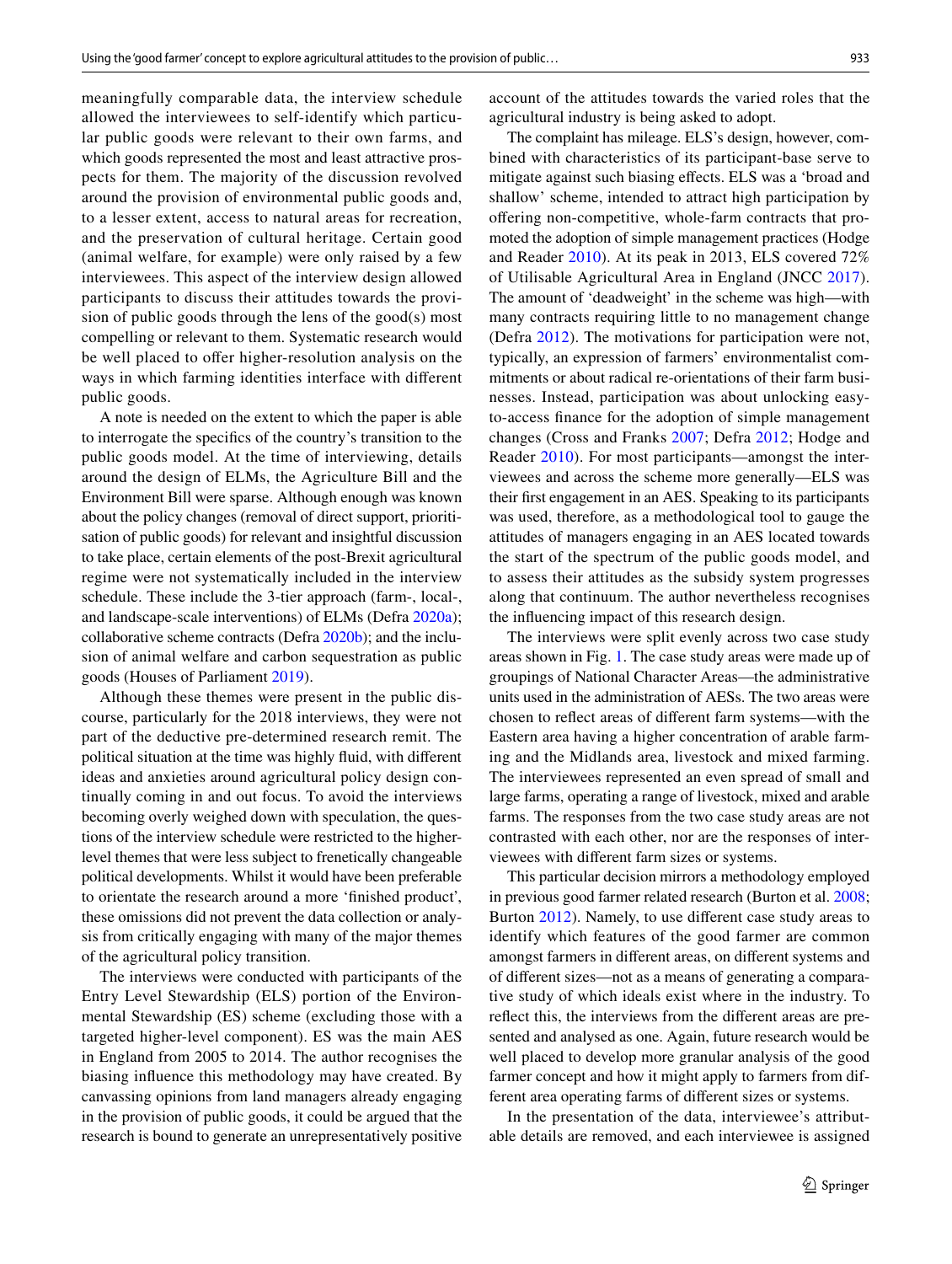

<span id="page-5-0"></span>**Fig. 1** Case Study Map

a random interview number. To give some character to the interviewee's comments, though, a brief precis of their farming biography is given (size, system, tenancy).

# **Findings and discussion**

## **The 'good farmer concept' and the provision of public goods**

The relationship the interviewed farmers had towards the provision of public goods was, by and large, positive. That positivity was, however, contingent on the fnancial remuneration associated with the provision of those goods and the perceived benefits it could offer for the maintenance of a fnancially viable farm. Especially given the sub-text of the public goods transition in which ELMs participation is set to be the *only* fnancing made available to farmers, this is perhaps unsurprising. Consider the following excerpts:

Interviewee 28, a large arable farmer who undertakes a lot of local contracting work explained:

I don't give a damn so long as we're paid for it… If I can make as much money growing fowers, I'm happy to grow flowers.

Interviewee 18, who manages a medium-sized mixedfarm with a signifcant diversifcation arm to the business:

If you paid us more to have a wild meadow full of lovely fowers than grow wheat, I'd be terribly happy with that.

And Interviewee 3, who manages a large estate with traditional parkland grazing and arable land, speaks to the implications the policy transition has on farming identities:

It [reduction in direct subsidisation, introduction of ELMs] is defnitely a step towards becoming environmental stewards rather than farmers which doesn't bother me…I've been brought up that the farm is a business and if they're going to pay you to crop it environmentally, then that's the niche to go into.

The cultural resistance historically associated with the provision of public goods and the landscapes they produce (Burton et al. [2008](#page-10-6)) has abated to the extent that the farmers are willing to engage in that model, provided the fnancial remuneration is pitched at the correct level. Even the problematic 'untidiness' reported by various studies about the willingness to deliver environmental goods (Kohler et al. [2014\)](#page-11-25) do not appear to be relevant. The "meadow full of lovely fowers" cited by Interviewee 18 is the precise sort of untidy, unfarmed aesthetic that has elsewhere been recorded as the type of management practice that undermines farmers' inclination to deliver public goods. That management practice is used here, however, to exemplify a willingness to engage.

Shifting agro-economic conditions have propelled changes elsewhere in the rules of the agricultural feld. The consumer preferences that have carved out a viable marketing niche for organic produce have seen organic management become capable of reproducing embodied cultural capital for participating managers (Sutherland and Darnhofer [2012\)](#page-12-13). The primacy of managing a viable business in the good farmer concept (Sutherland [2013](#page-12-14)), is here recasting the reputation and prestige associated with the delivery of public goods. The managers are mindful of the increasing economic importance of having a public goods element on the farm and are projecting their respect onto the practices that can help unlock that money. The good farmer is suffciently agile to respond to these changing economic realities such that cultural capital is not risked, as it once was, through the adoption of practices that pertain to the production of non-agricultural goods and untidy landscapes. The reformulated rules do not imply a confation of public goods provisioning and cultural capital reproduction; but rather, a more complete integration of agricultural productivity and the delivery of public goods as behaviours integral to running a viable farm business.

In Bourdieusian terms, the rules of the game have shifted to accommodate the feld conditions that increasingly dictate how participation in public goods schemes pertains to the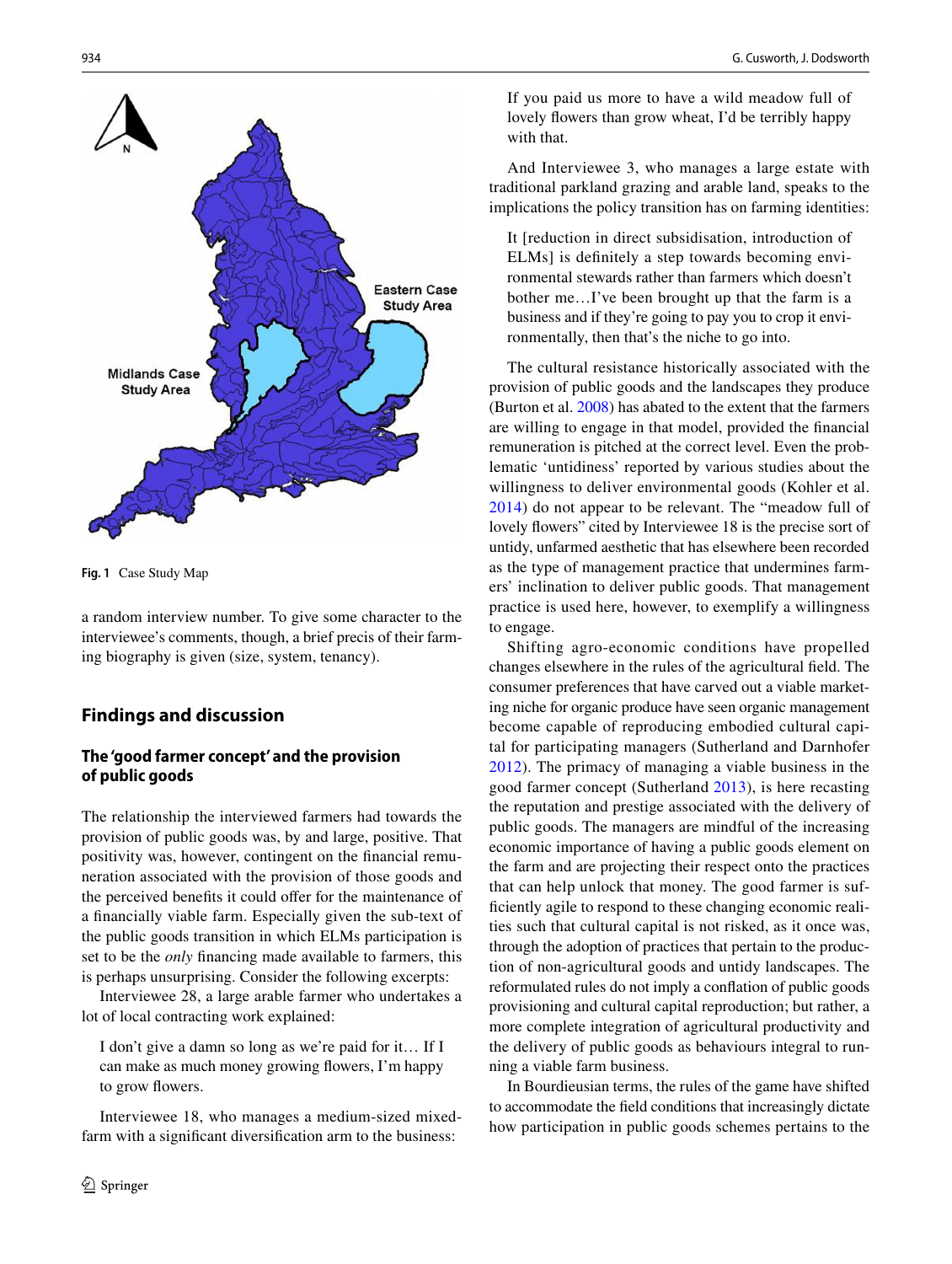fnancial sustainability of a farm unit. Although the Brexit transition has provided an additional injection of impetus, the economic and policy transition towards the public goods model, has happened at such a rate that the changes have been internalised into habituses of the managers. ELS's widespread uptake has been particularly noteworthy in normalising public goods subsidisation in the agricultural sector (Cusworth [2020\)](#page-10-8). As a result, none of the interviewed farmers expressed concerns around the principles of the shift to a public goods model, or the practices or landscapes associated with public goods provisioning (although it is important to remember that the interviewees were engaged with the 'broad and shallow' design of ELS, and so didn't have to make any drastic public goods-orientated changes in how they managed their farms). Concerns were, instead, raised around the scale of remuneration set to be made available through the new scheme.

Interviewee 22, a younger farmer who had recently taken charge of the family's medium-sized arable farm, explained some of these reservations. Despite being highly receptive to the idea of basing his farm's business on the provision of public goods, he explained that:

Any time they're going to taking down money [through direct subsidisation] you're never going to get as much out the other end [for providing public goods].

Such fndings stand in contrast to those of Howley et al. ([2014\)](#page-11-12), who found that farmers' willingness to provide public goods was outweighed by the public's willingness to fnance them. The diference in fndings is neatly summed up by the assessment ofered by Interviewee 21, an arable farmer with rented and owned land:

My quandary is whether society is happy to pay for those goods, because there's a large part of society feels entitled to them.

And by Interviewee 17, who manages a medium-sized dairy herd, referring to one public good in particular—providing access to the environment. Again, the grievance is not about undertaking the work to provide the good, but a mismatch between people's willingness to pay and the goods they expect agriculture to be providing:

People think 'why should they [farmers] get all this money?' But people expect to drive through the countryside, and expect the bridal paths to be open, to be able to walk through it, with everything pretty and nice!

Whilst the public may be theoretically amenable to the idea of paying for public goods, because of the managers' understanding of the how expensive those goods are, they remain sceptical that sufficient funds will be on offer. Other fears about the move to the public goods model were also highlighted. Here, Interviewee 37, another larger arable unit with both owned and rented land, explains his fears around the increased surveillance that comes when accepting money through public fnancing:

The whole policy seems to be "we are giving you public money for public goods." Fine. "We will enforce that by penalising you if you get it wrong, we won't come and help you, we won't come and advise you." It's a small carrot and a big stick.

Interviewee 21, who runs an arable farm and takes on contract work for other farmers, raises a similar point. The interaction with government services that comes with the public money for public goods model may frustrate the sector's willingness to engage once the direct support has been removed:

[Once direct subsidisation is gone] there's less reason to get the interaction with the government agencies – the further arm's length the better… It's the triggering of inspections.

There was, however, a general acceptance around the need to demonstrate the additionality of public goods subsidy. Comparing the evidence needed for his ELS and subsequent CS contract, Interviewee 4's refections are more representative of the research sample's attitude towards subsidisation, evidence provisioning and government interaction:

The ELS scheme… you weren't really answerable to anybody. With the mid-tier, they are asking for a lot more proof for what you've done. Justifably do you think? [interviewer] Well if it's public money, yeah definitely!

Interviewee 26—who manages a mixed farm with his son—typifes the pragmatism the interviewees felt towards the changing subsidy arrangement. As public goods money becomes the only support available to a sector that has grown accustomed to some income support, the industry's willingness to engage will surely follow:

If farmers have an opportunity to get paid to do something, and they believe it makes commercial sense, a lot of farmers, once you get over the transition will say "if it's do this and get some money versus do nothing and get no money, as long as the money is reasonable, I'd better do that."

# **Land sparing, land sharing and the re‑orientation of productivist dispositions**

That farmers are amenable to the public goods model, and that it is compatible with the good farmer ideal does not fully capture the more complex reality. Consider the comments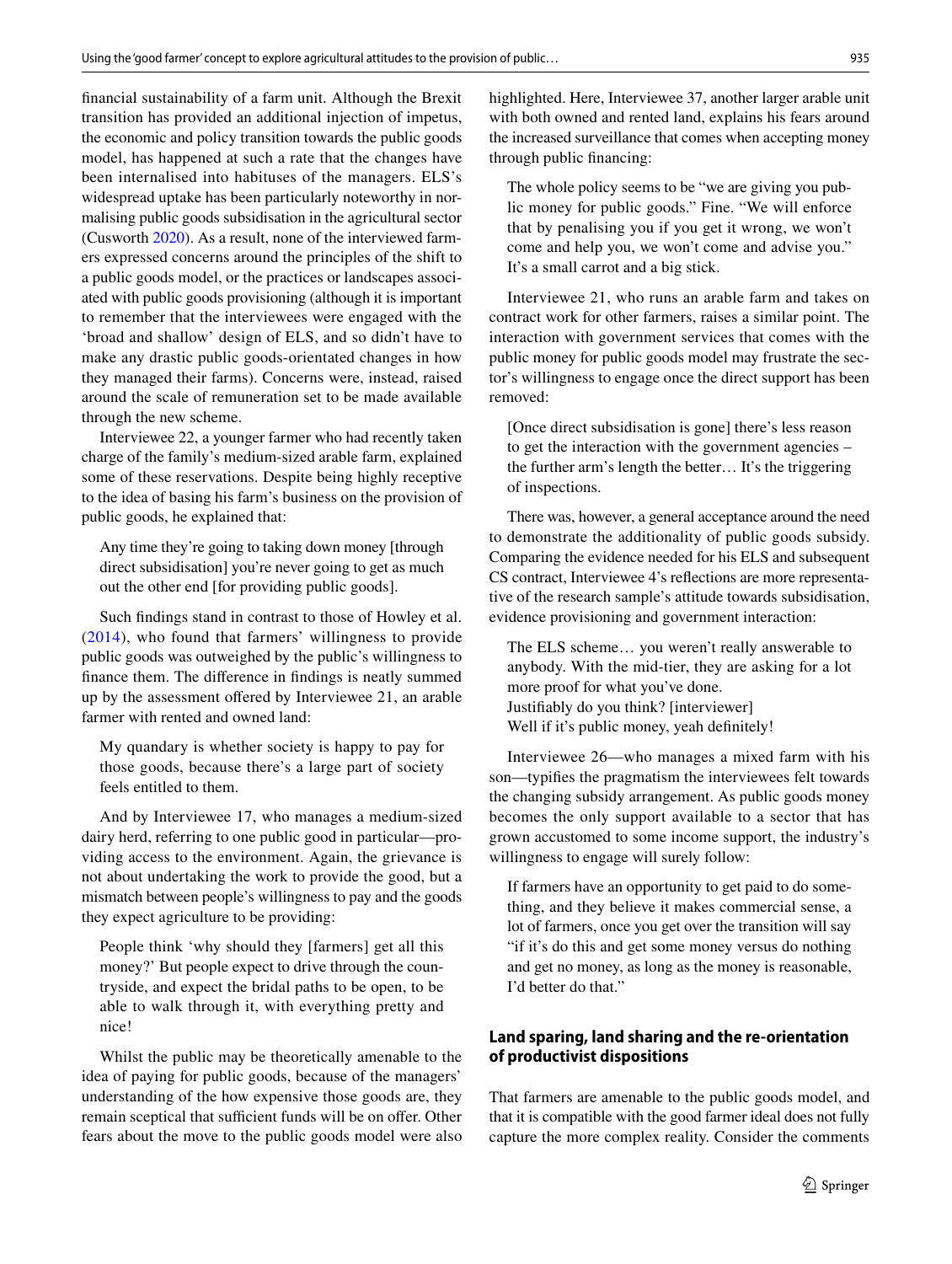of Interviewee 29, who manages a large mixed-farming estate, discussing his perspective on the sector's willingness to engage in future subsidisation. The discussion here was conducted in relation to the repurposing of ELS options for use in a future CS or for ELMs contract:

If you pick a farm in the middle of the Fens, I think those guys will be taking their strips out [of any future scheme and back into production], because I think they'll take a view that they can grow a high value crop because it's still pretty good land. But if you take a rural estate, perhaps one that has been an ex-livestock farm and has gone all arable, with some small felds, and shady corners by the sides of woods, I think those will be the guys who will be leaving what they put in [through ELS].

Interviewee 16, a farmer with a small mixed farm, responds to a similar question:

If the money is good enough, it means you haven't got to do the [agricultural] work. It's a win–win for everybody. And there's parts of the farm – everybody has got them – that are so marginal it's not worth producing.

Certain management practices are expected or acceptable on certain parts of the farm that are not respected or acceptable on others. The rules of the game are subtly tuned to the land in question, such that the management decisions that are best placed to reproduce cultural capital on some farm, or on some part of a farm, are diferent to the management decisions best able to reproduce cultural capital on others. These refections are primarily rooted in the economics of farm management. If there are areas of poor land that offer lower economic returns through agricultural production, then the opportunity to be paid to provide some public good represents savvy farm business management. For a farm's prime agricultural land, where economic capital is best secured through traditional agricultural production, there is recognition and respect for those prioritising food production. Admitting and integrating some public goods orientated subsidisation onto certain areas of the farm lends an additional legitimacy to other areas dedicated to food production. The judgements passed by the above interviewees reveal how cultural capital is available for managers embodying this management adaptability.

Whilst this 'public goods-land quality-cultural capital' matrix may seem intuitive, it warrants some unpacking. The idea of land sharing and land sparing can here be used to give expression to this particular aspect of the good farmer ideal. Land sharing relates to the practice of co-locating agricultural production and other public goods provision on the same land. Land sparing relates to the practice of separating where food is produced, and where other public goods are delivered (Fischer et al. [2008\)](#page-11-26). The two are frequently presented as binary and opposing visions for how agriculture might best meet the competing pressures to produce food and provide a healthy environment. Should the negative externalities of agriculture be reduced, per unit area of land, by 'de-intensifying agricultural' production, thereby providing a more generous allowance for biodiversity and water quality to recover on farmland (land sharing); or should good agricultural land be focussed on maximising food production, leaving the remainder to be put to dedicated environmental or other public goods usage (land sparing)?

The responses of the interviewees—typifed in the above excerpts—show how a preference for the land sparing model has been encoded into the rules of the game. The regard the above interviewees expressed for managers maintaining or removing their ELS scheme features is calibrated to the quality and type of land put in in the frst place. If the land is of high quality, and can be easily integrated into a feld's cultivation, then its appropriate use is in agricultural production—hence the recognition and regard for managers returning such land previously in the ELS scheme into production. For marginal land, or land that is not easily farmed, there is a recognition of its poor agricultural potential and its appropriate use is for it to be contributing to the environmental 'output' of the farm and to be used in some public goods-orientated subsidisation. Embodied cultural capital is, in this way, available for the managers identifying these varied and appropriate potentials and maximising their respective outputs.

This preference for land sparing options, it is argued, is the result of conficting claimants on agricultural identities. The historical preference for productivist objectives and the corresponding food-producing identity that previous research has attributed to the farming population (Silvasti [2003](#page-12-12); Burton [2004\)](#page-10-5) is clearly still in efect. Where food can be efectively produced, then the appropriate use is for it to be committed to concerted food production. Cultural capital flows accordingly. The above farmers nevertheless recognise the business value of integrating some public goods element onto their farm, and accept the implicit duty that agriculture has to better manage its environmental impact (Cusworth [2020](#page-10-8)). The finances made available through AESs, especially as they allow participants to choose where on the farm the scheme options are located, offer farmers the opportunity to live out these dual personalities, allowing them to service the broader imperative of running a successful farm business. This 'public goods provider' identity has been integrated—or, more accurately, been given good room to co-exist—with the extant productivist farming identity.

These fndings also make for heartening reading for those interested in the wider objectives of the policy transition. Whilst ELMs and the Agriculture Bill are frequently discussed in terms of their prioritisation of public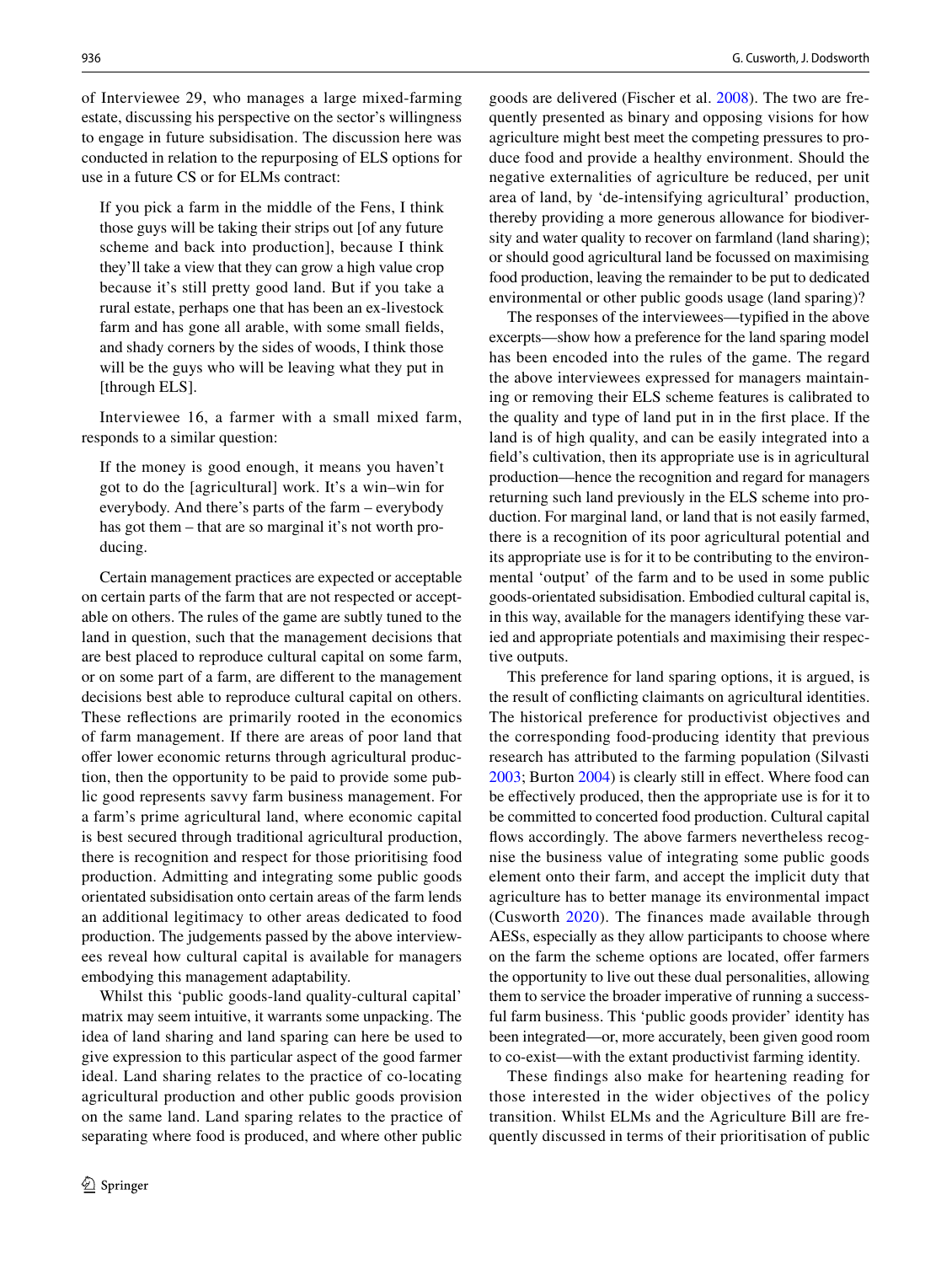goods (Bateman and Balmford [2018](#page-10-22)), agricultural productivity remains an important element in the country's farming strategy (Defra [2018b](#page-11-6), [2020a](#page-11-5)). The above analysis demonstrates the important role farmers have in brokering and delivering on the sometimes antithetical objectives of having a highly productive *and* sustainable food production system. Especially given the additional decisionmaking influence applicants are being afforded in ELMs' more results-orientated and the targeted application design (Defra [2020a](#page-11-5)), the expertise individuals farmers have in knowing how agricultural productivity and public goods provisioning can be optimised on their farms will be of major value.

The account of Interviewee 17 neatly captures the interplay of the public goods provider and food producer identities—and how the fnances available for the provision of public goods lubricates their co-existence as two forces contributing to the farm's fnancial stability. Again, the preference for the land sparing model, in which one's food production and one's public goods delivery are located on diferent parts of the farm (cf. the delivery of both on the same parcels) are in evidence when he explains that:

You only do that for a proportion of the farm – it's nice to see the fowers up there on the wispy meadow, but you wouldn't want to see it all over the place.

A note here is needed about scale and resolution. There is ongoing debate—and considerable ambiguity—around the spatial scale at which land sparing interventions occur. As Fischer et al. ([2013](#page-11-27), p. 153) note, "sparing is often assumed to imply a large geographic extent and a coarse spatial grain… However land sparing has also been used to refer to conservation measures only visible at a fne spatial grain, including feld margins or land set aside… [so] it is often unclear when sharing becomes sparing". It is important to understand that in attributing a preference for land sparing interventions to the good farmer ideal, this more general defnition (one that includes both fne *and* coarse spatial grain strategies) is employed.

Larger-scale resolution land sparing interventions were, however, also well regarded. Interviewees discussed how the need for the sector to produce both agricultural and public goods played out across diferent regional and interfarm (from farm to farm), as well as intra-farm (within a given farm) scales. Whole farms operating in certain landscape types were identifed as those that should be adopting a business model predicated on the delivery of public goods, whilst others were identifed as those that can legitimately be making no public goods allowances. Interviewee 4, who manages a medium-sized arable farm, offers his assessment of the role future subsidies will play in how he manages his farm:

I'm quite happy on a farm like this to go down the environmental route, because it isn't a productive farm, and it isn't a viable arable farm in its own right. Not like some of the farms in East Anglia, huge farms – they probably stand up on their own right.

His neutral assessment of both the hypothetical East Anglian farms adopting a model predicated on productivity, and the management plans he has for his own farm is revealing. He is not critical or supportive of either model in abstract, and his respect is not necessarily earnt through the pursuit of one model or the other. Instead, the legitimacy of each model is predicated on the landscape characteristics of the farm, and the determining role this has in selecting which management practices are able to deliver on the farm's potential. The good farmer concept implies an ability to step back from one's unit to assess where it fts in with the broader strategic ambitions for the country's agricultural sector, and how the farm's business model (i.e., the extent to which it produced public goods and/or agricultural outputs) should be designed. The censure or respect a farmer is liable to receive vis-à-vis their engagement with public goods subsidisation is highly context-dependent—an equation that cannot happen in isolation from the quality of the land and its diferent potentials. Similar to the analysis of Sutherland and Darnhofer [\(2012\)](#page-12-13), being able to 'creatively respond' to the changing conditions in the agriculture feld (here concerning the dual pressures of contributing to a productive and sustainable industry) is an important predictor in the reproduction of cultural capital.

Refecting on how the farm sector's varied obligations can be met, Interviewee 33, who runs a medium-sized owned arable unit, explains:

You've got to sort of ring fence it [subsidisation for public goods] and say "actually we need to have a balanced agricultural world, where there's some that's really commercial and some that's less commercial."

This location-sensitive vision of what constitutes good and appropriate management mirrors the research of Jongeneel et al. ([2008](#page-11-28)). They found that Dutch farmers' willingness to adopt non-food orientated business models, especially regarding tourism- and environmental-related goods were location dependent. Farmers in the west of the country, in areas of higher environmental and tourism value, were more willing to adopt such public goods orientated business models than those in the east, where the agricultural output is traditionally higher and more intensive.

This balancing act is captured by Interviewee 12, who runs a small farm consisting mostly of grazing land:

Not every farm would suit that [a business model predicated on subsidisation and the provision of public goods]. My land suits it, because it's that type of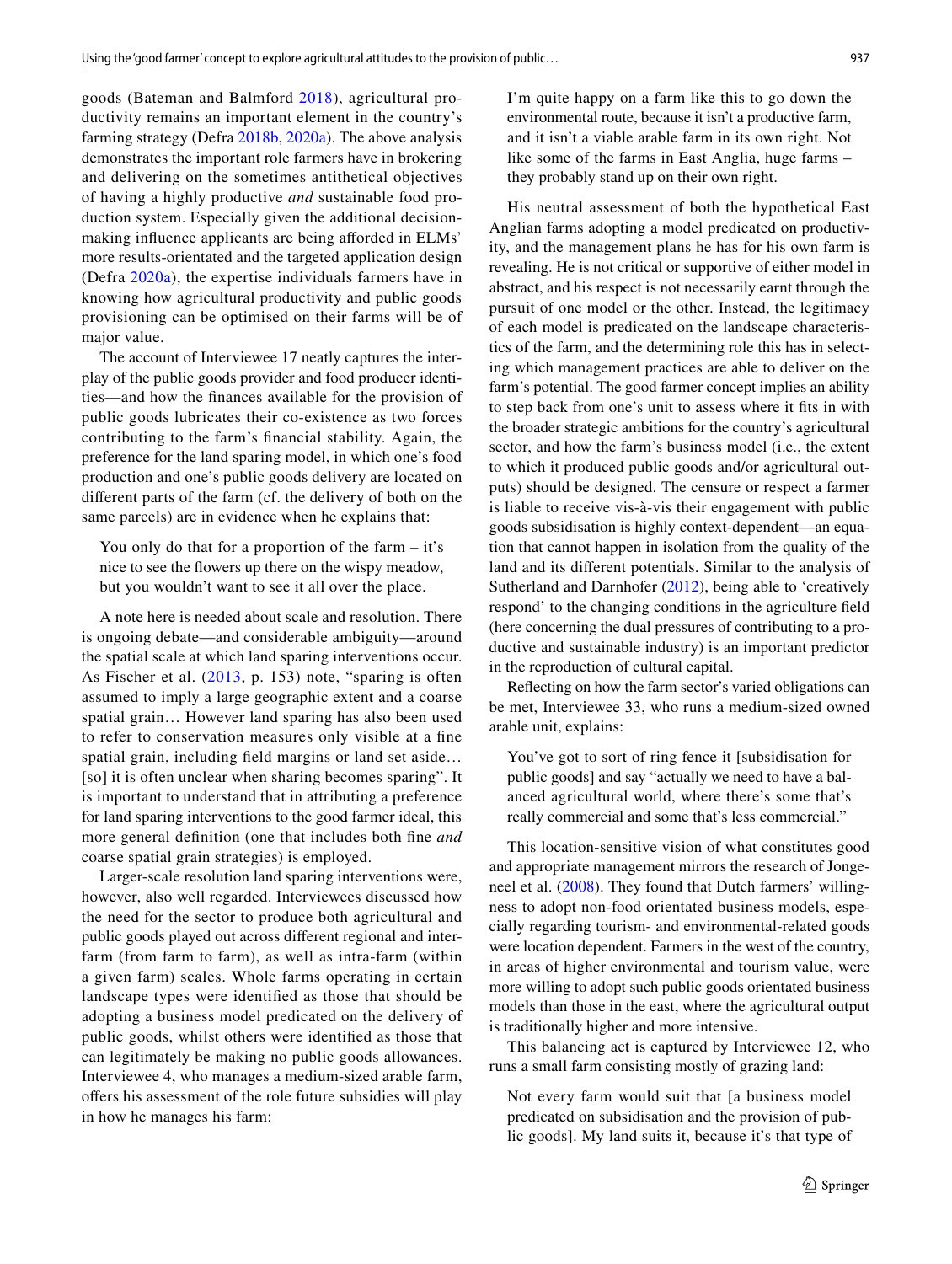farm, small felds, plenty of hedges, and the spinney [a small wooded area]. But if you've just got 130 acres of fat arable land, why are they going to get anything for environmental?

And Interviewee 26, who owns and runs a large arable holding:

If you look at a Norfolk farmer farming on light sandy soils, compared to a Somerset farmer doing mainly dairy, and worried about not having too much rain –the two are so totally diferent that you couldn't conceivably think they would have the same thoughts on these things [providing public goods, and going into ELM].

The above accounts are, in part, prompted by the economic turbulence that the removal of direct subsidy will deliver for many farmers across the UK (Helm [2017;](#page-11-0) Defra [2018c](#page-11-10); Mason [2019](#page-12-24)). The above interviewees are engaging in some speculative accounts-keeping, working out how their—and other's—farms might avoid the economic bottom-line. Namely, by boosting the agricultural and public goods arms of their business, or the prioritisation of one at the expense of the other. Similar to the comments Arnott et al. [\(2019](#page-10-23)) make in relation to the Brexit process, the perils for farm businesses manifest in the redirection of direct support to public goods subsidisation has a natural ft with land sparing interventions in which farmers can more effectively maximise their diferent revenue streams—a synergy made more plausible by the amenability of farming psychologies to land sparing practices.

Some key elements of the productivist identity are, it is argued, being repurposed to navigate modern economic and social pressures. There is a mission creep of the productivist aspect of the good farmer concept (with its attendant preference for efficiency, scale, intensification, and specialisation) resulting in the annexation of the provision of public goods into the list of accepted and valorised outputs. Or seen from the obverse, the budding public goods provider identity is being coloured by the long-standing regard for efficiency and productivity.

Bourdieu's conceptualisation of how the habitus performs in periods of social change is instructive. The habitus is an inscription of history that provides an inertia in determining who an individual is and how they act over time (Bourdieu [1990;](#page-10-12) Maton [2008](#page-12-21)). Changes in an individual's habitus occur only to the extent required by the shifting feld conditions (Bourdieu [2000\)](#page-10-24). Individuals creatively respond to those changes (Reay [2004](#page-12-25); Sutherland and Darnhofer [2012](#page-12-13)) whilst preserving, as much as is practicable, pre-existing modes of being (Kerr and Robinson [2009](#page-11-29)). Here, the long-standing preference for, and celebration of, scale and efficiency are being maintained in farming habituses as they creatively respond to the new social and economic realities manifest

in the transition to a public goods model of subsidisation. Farmers are looking to maximise their output, engage in economies of scale, intensify and make efficient—although here in a setting in which public goods and agricultural commodities are all implicated. Related to the analysis of farm benchmarking groups, the competitiveness and desire for performance improvements embedded in farming communities can be harnessed for environmental and public goods gains (de Snoo [2006\)](#page-12-26).

This excerpt from Interviewee 22—the younger farmer who now manages the family's large arable farm—captures how extant productivist preferences for specialisation and efficiency, historically reserved for agricultural productivity, are being extended to the delivery of public goods.

We're trying to do [pollinator and bird mix plots] on a feld scale. We've got an 11-acre feld and a 3-acre feld, and we just do the whole lot. *We treat it like a crop* [emphasis added]*.*

## **Conclusion**

Alongside the paper's contribution to the iterative study of agricultural attitudes and identities, the paper's fndings have direct policy implications, including for some of the 'priority themes' in ELMs research and development (Defra [2020c](#page-11-30)). The synergy between farming identities and land sparing strategies might have a telling infuence on the country's agricultural policy transition. ELMs is being designed to aford farmers greater autonomy in mediating and delivering the dual needs for a sustainable and productive agricultural sector on their farms. The proclivity for farmers to seek maximisation, efficiency and optimisation may help get the most out of the country's farmland—both in terms of food produced and public goods provided.

The preference for 'sparing' parcels of less-productive land for public goods provision augurs well for other aspects of ELMs design, too. A number of ELMs trials are exploring approaches to Land Management Plans, which at the farm scale will include some form of natural capital audit and accompanying farm business plan. See Northern Uplands ELMs Test and Trial report (Landscapes for Life [2020\)](#page-11-31) for an example. In reviewing and mapping their land, managers will have to actively consider the areas of the farm where the production of environmental, cultural and agricultural goods are most suited. In doing so, they may acknowledge new kinds of value in areas of their farms they might previously have discounted—a prospect already attracting some excitement in the farming press (Harris [2019\)](#page-11-32). Although the natural capital approach represents the further expansion of market logics into environmental protection (and thus inherits a whole host of criticism—see Arsel and Buscher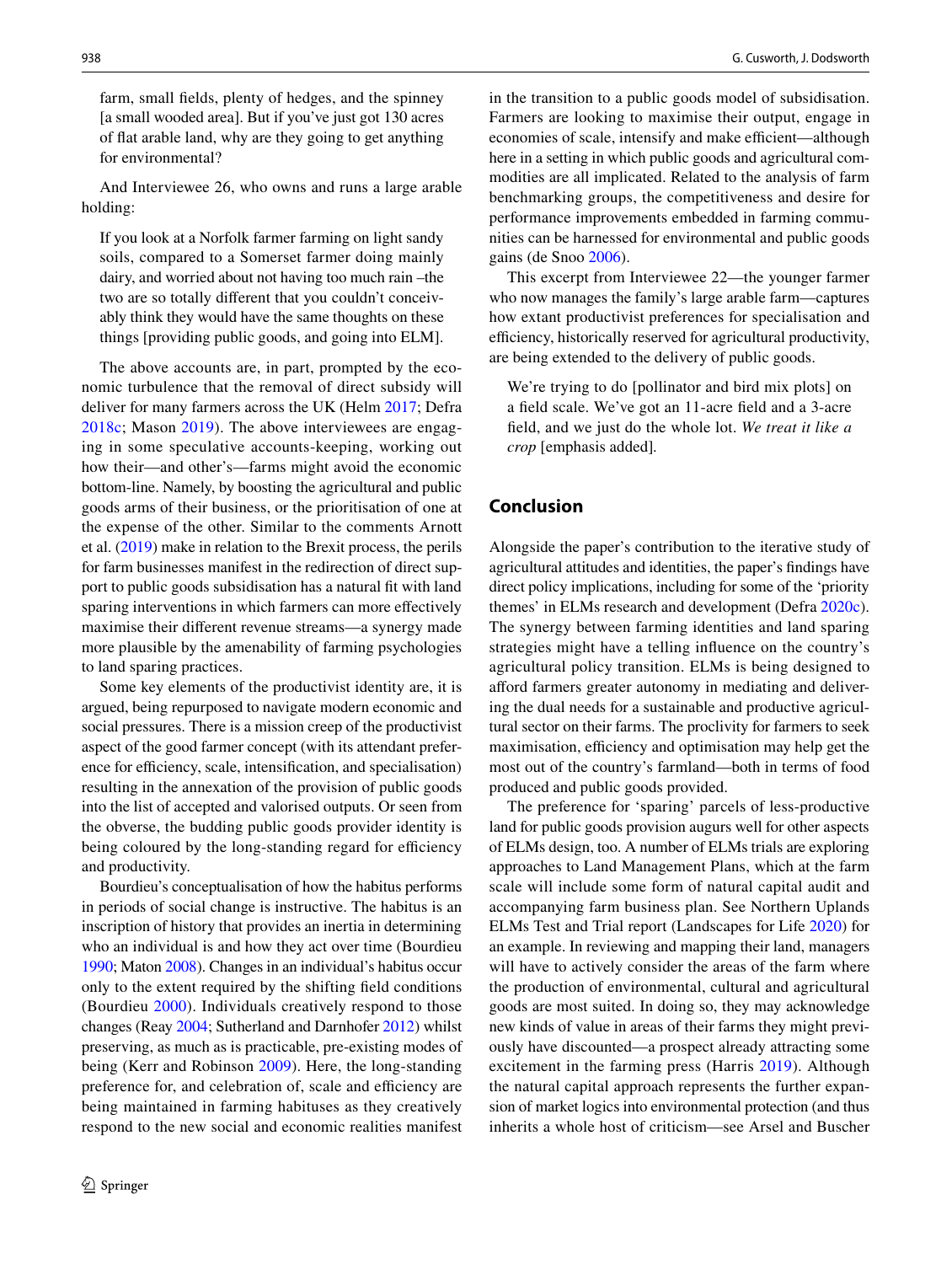[2012](#page-10-25) for discussion), it is a model that has good fit with the business-minded and efficiency-seeking aspects of agricultural identities.

Many previous studies have linked a willingness to participate in an AES with the level of fnancial remuneration (Lastra-Bravo et al. [2015\)](#page-11-33). That the good farmer's amenability to public goods provisioning stems primarily from the business advantages a scheme can offer, the link is here re-iterated. The (perceived) imbalance between the "small carrot and big stick" (to quote Interviewee 37 again) must be redressed if ELMs is to represent an attractive payment opportunity for the country's farmers. The authors share Defra's concern that basing payment rates in Tier 1 of ELM on income foregone alone may not encourage the desired level of uptake (Defra [2020a\)](#page-11-5): payments must also offset the more intangible costs of participation, such as the negative pressures of scheme bureaucracy and threat of scheme penalties.

**Acknowledgements** The authors would like to thank the anonymous reviewers whose comments have substantially improved the quality of the paper.

**Open Access** This article is licensed under a Creative Commons Attribution 4.0 International License, which permits use, sharing, adaptation, distribution and reproduction in any medium or format, as long as you give appropriate credit to the original author(s) and the source, provide a link to the Creative Commons licence, and indicate if changes were made. The images or other third party material in this article are included in the article's Creative Commons licence, unless indicated otherwise in a credit line to the material. If material is not included in the article's Creative Commons licence and your intended use is not permitted by statutory regulation or exceeds the permitted use, you will need to obtain permission directly from the copyright holder. To view a copy of this licence, visit <http://creativecommons.org/licenses/by/4.0/>.

#### **References**

- <span id="page-10-23"></span>Arnott, D., D. Chadwick, S. Wynne-Jones, and D. Jones. 2019. Vulnerability of British farmers to post-Brexit subsidy removal and implications for intensifcation, extensifcation and land sparing. *Land Use Policy*. [https://doi.org/10.1016/j.landusepol.2019.](https://doi.org/10.1016/j.landusepol.2019.104154) [104154.](https://doi.org/10.1016/j.landusepol.2019.104154)
- <span id="page-10-2"></span>Arriaza, M., J.F. Canas-Ortega, J.A. Canas-Maduenoa, and P. Ruiz-Aviles. 2004. Assessing the visual quality of rural landscapes. *Landscape and Urban Planning* 69 (1): 115–125.
- <span id="page-10-25"></span>Arsel, M., and B. Buscher. 2012. Nature Inc.: Changes and continuities in neoliberal conservation and market-based environmental policy. *Development and Change* 43 (1): 53–78.
- <span id="page-10-18"></span>Barber, J., and K. Walczak. 2009. Conscience and critic: Peer debriefing strategies in grounded theory research. In *Discussion paper presented at the annual meeting of American Educational Research Association* 2009.
- <span id="page-10-22"></span>Bateman, I., and B. Balmford. 2018. Public funding for public goods: A post-Brexit perspective on principles for agricultural policy. *Land Use Policy* 79 (1): 293–300.
- <span id="page-10-17"></span>Birt, L., S. Scott, D. Cavers, C. Campbell, and F. Walter. 2016. Member checking: A tool to enhance trustworthiness of merely a not to validation? *Qualitative Health Research* 26 (13): 1802–1811.
- <span id="page-10-13"></span>Bourdieu, P. 1977. *Outline of a theory of practice.* Trans. Richard Nice. New York: Cambridge University Press.
- <span id="page-10-11"></span>Bourdieu, P. 1983. The feld of cultural production, or: The economic world reversed. *Poetics* 12 (4–5): 311–356.
- <span id="page-10-9"></span>Bourdieu, P. 1986. The forms of capital. In *Handbook of theory and research for the sociology of education*, ed. J. Richardson, 241– 258. New York: Greenwood Press.
- <span id="page-10-12"></span>Bourdieu, P. 1990. *The logic of practice*. Cambridge: Polity Press.
- <span id="page-10-15"></span>Bourdieu, P. 1996. *The rules of art: Genesis and structure of the literary feld*. Cambridge: Polity Press.
- <span id="page-10-24"></span>Bourdieu, P. 2000. Making the economic habitus: Algerian workers revisited. *Ethnography* 1 (1): 17–41.
- <span id="page-10-10"></span>Bourdieu, P., and L. Wacquant. 1992. *An invitation to refexive sociology*. Chicago: University of Chicago Press.
- <span id="page-10-3"></span>Buller, H., and C. Morris. 2004. Growing goods: The market, the state, and sustainable food production. *Environment and Planning a: Economy and Space* 36 (6): 1065–1084.
- <span id="page-10-5"></span>Burton, R. 2004. Seeing through the 'Good Farmer's' eyes: Towards developing an understanding of the social symbolic value of 'Productivist' behaviour. *Sociologia Ruralis* 44 (1): 195–215.
- <span id="page-10-14"></span>Burton, R. 2012. Understanding farmers' aesthetic preference for tidy agricultural landscapes: A Bourdieusian perspective. *Landscape Research* 37 (1): 51–71.
- <span id="page-10-6"></span>Burton, R.J., C. Kuczera, and G. Schwarz. 2008. Exploring farmers' cultural resistance to voluntary agri-environmental schemes. *Sociologia Ruralis* 48 (1): 16–37.
- <span id="page-10-7"></span>Burton, R.J.F., and U.H. Paragahawewa. 2011. Creating culturally sustainable agri-environmental schemes. *Journal of Rural Studies* 27 (1): 95–104.
- <span id="page-10-1"></span>Cooper, T., K. Hart, and D. Baldock. 2009. *The provision of public goods through agriculture in the European Union*. Report Prepared for DG Agriculture and Rural Development, Contract No. 30-CE-0233091/00-28. London: Institute for European Environmental Policy.
- <span id="page-10-21"></span>Cross, M., and J. Franks. 2007. Farmer's and advisor's attitudes towards the Environmental Stewardship Scheme. *Journal of Farm Management* 13 (1): 47–68.
- <span id="page-10-19"></span>Cusworth, G. 2019. Exploring the long-term social and land management impacts on participants of the Entry Level Stewardship Scheme*.* PhD Dissertation, University of Gloucestershire. [http://](http://eprints.glos.ac.uk/9268/) [eprints.glos.ac.uk/9268/.](http://eprints.glos.ac.uk/9268/) Accessed Jan 2021.
- <span id="page-10-8"></span>Cusworth, G. 2020. Falling short of being the 'good farmer': Losses of social and cultural capital incurred through environmental mismanagement, and the long-term impacts of agri-environment scheme participation. *Journal of Rural Studies* 75 (1): 164–173.
- <span id="page-10-4"></span>Czyzewski, A., and S. Stepien. 2018. Discovering economics in the EU's Common Agricultural Policy. Recommendations for the new period 2021–2026. In *Proceedings of the international scientifc conference "Economic Sciences for Agribusiness and Rural Economy No. 2".*
- <span id="page-10-16"></span>David, C. 2015. Learning to fy: Entering the youth mobility feld and habitus in Ireland and Portugal. In *Bourdieu, habitus and social research: The art of application*, ed. C. Costa and M. Murphy, 111–125. Londres: Palgrave MacMillan.
- <span id="page-10-20"></span>Defra (Department for the Environment Food and Rural Afairs). 2012. *Dynamic deadweight in Environmental Stewardship—Towards a better understanding of the added benefts of the scheme*. Report compiled by GHK, in consultation with Land Use Consultants.
- <span id="page-10-0"></span>Defra (Department for the Environment Food and Rural Afairs). 2018a. *Health and Harmony: The future for food, faring and the environment in a Green Brexit—policy statement.* [https://assets.](https://assets.publishing.service.gov.uk/government/uploads/system/uploads/attachment_data/file/684003/future-farming-environment-consult-document.pdf) [publishing.service.gov.uk/government/uploads/system/uploads/](https://assets.publishing.service.gov.uk/government/uploads/system/uploads/attachment_data/file/684003/future-farming-environment-consult-document.pdf)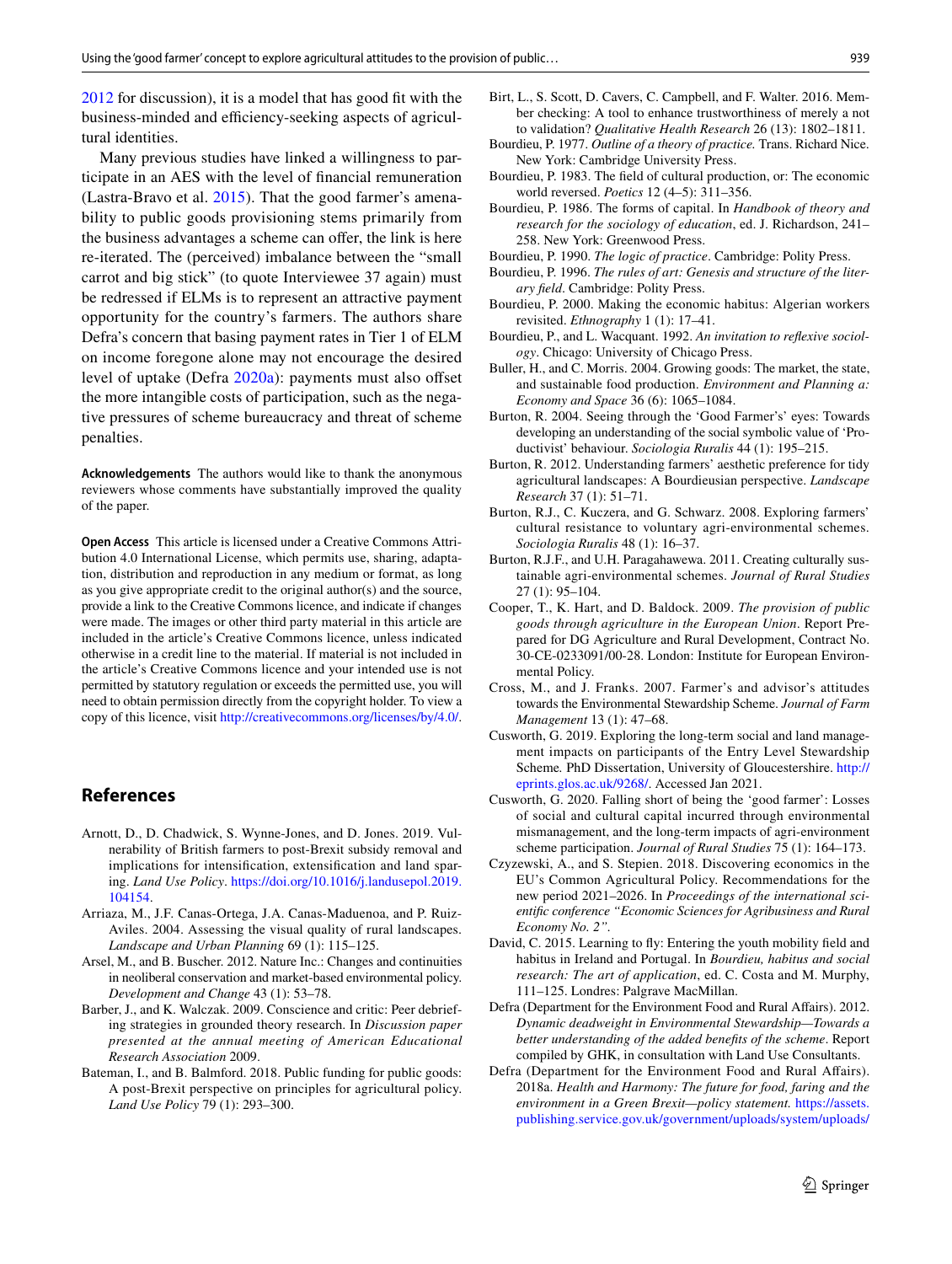[attachment\\_data/fle/684003/future-farming-environment-consu](https://assets.publishing.service.gov.uk/government/uploads/system/uploads/attachment_data/file/684003/future-farming-environment-consult-document.pdf) [lt-document.pdf](https://assets.publishing.service.gov.uk/government/uploads/system/uploads/attachment_data/file/684003/future-farming-environment-consult-document.pdf). Accessed June 2019.

- <span id="page-11-6"></span>Defra (Department for the Environment Food and Rural Afairs). 2018b. *A green future: Our 25 year plan to improve the environment*. Government Plan [https://assets.publishing.service.gov.](https://assets.publishing.service.gov.uk/government/uploads/system/uploads/attachment_data/file/693158/25-year-environment-plan.pdf) [uk/government/uploads/system/uploads/attachment\\_data/fle/](https://assets.publishing.service.gov.uk/government/uploads/system/uploads/attachment_data/file/693158/25-year-environment-plan.pdf) [693158/25-year-environment-plan.pdf](https://assets.publishing.service.gov.uk/government/uploads/system/uploads/attachment_data/file/693158/25-year-environment-plan.pdf). Accessed Aug 2020.
- <span id="page-11-10"></span>Defra (Department for the Environment Food and Rural Afairs). 2018c. *The Future Farming and Environment Evidence Compendium, Statistical compendium*. [https://assets.publishing.service.](https://assets.publishing.service.gov.uk/government/uploads/system/uploads/attachment_data/file/683972/future-farming-environment-evidence.pdf) [gov.uk/government/uploads/system/uploads/attachment\\_data/fle/](https://assets.publishing.service.gov.uk/government/uploads/system/uploads/attachment_data/file/683972/future-farming-environment-evidence.pdf) [683972/future-farming-environment-evidence.pdf.](https://assets.publishing.service.gov.uk/government/uploads/system/uploads/attachment_data/file/683972/future-farming-environment-evidence.pdf) Accessed Aug 2020.
- <span id="page-11-9"></span>Defra (Department for the Environment Food and Rural Afairs). 2018d. *Moving away from direct payments, statistical review.* [https://assets.publishing.service.gov.uk/government/uploads/](https://assets.publishing.service.gov.uk/government/uploads/system/uploads/attachment_data/file/740669/agri-bill-evidence-slide-pack-direct-payments.pdf) [system/uploads/attachment\\_data/fle/740669/agri-bill-evidence](https://assets.publishing.service.gov.uk/government/uploads/system/uploads/attachment_data/file/740669/agri-bill-evidence-slide-pack-direct-payments.pdf)[slide-pack-direct-payments.pdf](https://assets.publishing.service.gov.uk/government/uploads/system/uploads/attachment_data/file/740669/agri-bill-evidence-slide-pack-direct-payments.pdf). Accessed Aug 2020.
- <span id="page-11-5"></span>Defra (Department for the Environment Food and Rural Afairs). 2020a. *Environmental Land Management: Policy discussion*. document [https://consult.defra.gov.uk/elm/elmpolicyconsul](https://consult.defra.gov.uk/elm/elmpolicyconsultation/) [tation/](https://consult.defra.gov.uk/elm/elmpolicyconsultation/). Accessed Sep 2020.
- <span id="page-11-21"></span>Defra (Department for the Environment Food and Rural Afairs). 2020b. *Farming for the future: Policy and progress update*. [https://](https://assets.publishing.service.gov.uk/government/uploads/system/uploads/attachment_data/file/868041/future-farming-policy-update1.pdf) [assets.publishing.service.gov.uk/government/uploads/system/](https://assets.publishing.service.gov.uk/government/uploads/system/uploads/attachment_data/file/868041/future-farming-policy-update1.pdf) [uploads/attachment\\_data/fle/868041/future-farming-policy-updat](https://assets.publishing.service.gov.uk/government/uploads/system/uploads/attachment_data/file/868041/future-farming-policy-update1.pdf) [e1.pdf.](https://assets.publishing.service.gov.uk/government/uploads/system/uploads/attachment_data/file/868041/future-farming-policy-update1.pdf) Accessed Aug 2020.
- <span id="page-11-30"></span>Defra (Department for the Environment Food and Rural Afairs). 2020c. *Environmental Land Management Tests and Trials: Quarterly Evidence Report*. [https://www.gov.uk/government/publicatio](https://www.gov.uk/government/publications/environmental-land-management-tests-and-trials) [ns/environmental-land-management-tests-and-trials.](https://www.gov.uk/government/publications/environmental-land-management-tests-and-trials) Accessed Jan 2021.
- <span id="page-11-8"></span>Dobbs, T., and P. Pretty. 2004. Agri-Environmental Stewardship Schemes and "Multifunctionality." *Applied Economic Perspectives and Policy* 26 (2): 220–237.
- <span id="page-11-14"></span>EPRS (European Parliamentary Research Service). 2018. *CAP reform post-2020: Setting the scene*. Policy research brief. [https://www.](https://www.europarl.europa.eu/RegData/etudes/BRIE/2018/621906/EPRS_BRI%282018%29621906_EN.pdf) [europarl.europa.eu/RegData/etudes/BRIE/2018/621906/EPRS\\_](https://www.europarl.europa.eu/RegData/etudes/BRIE/2018/621906/EPRS_BRI%282018%29621906_EN.pdf) [BRI%282018%29621906\\_EN.pdf](https://www.europarl.europa.eu/RegData/etudes/BRIE/2018/621906/EPRS_BRI%282018%29621906_EN.pdf). Accessed June 2019.
- <span id="page-11-26"></span>Fischer, J., B. Brosi, G.C. Daily, P.R. Ehrlich, R. Goldman, J. Goldstein, D.B. Lindenmayer, A.D. Manning, H.A. Mooney, L. Pejchar, J. Ranganathan, and H. Tallis. 2008. Should agricultural policies encourage land sparing or wildlife-friendly farming? *Frontiers in Ecology and the Environment* 6 (1): 380–385.
- <span id="page-11-27"></span>Fischer, J., D. Abson, V. Butsic, M. Chappell, J. Ekroos, J. Hanspach, T. Kuemmerle, H. Smith, and H. Wehrden. 2013. Land sparing versus land sharing: Moving forward. *Conservation Letters* 7 (3): 149–157.
- <span id="page-11-17"></span>Gorton, M., E. Douarin, S. Davidova, and L. Latrufe. 2008. Attitudes to agricultural policy and farming futures in the context of the 2003 CAP reform: A comparison of farmers in selected established and new Member States. *Journal of Rural Studies* 24 (3): 322–336.
- <span id="page-11-32"></span>Harris, L. 2019. Natural Capital: what is it and how to value it on your farm. *Farmers Weekly*, 24 May, published on the Farmers Weekly website. [https://www.fwi.co.uk/business/payments-schemes/envir](https://www.fwi.co.uk/business/payments-schemes/environmental-schemes/natural-capital-on-farms-what-it-is-and-how-to-value-it) [onmental-schemes/natural-capital-on-farms-what-it-is-and-how](https://www.fwi.co.uk/business/payments-schemes/environmental-schemes/natural-capital-on-farms-what-it-is-and-how-to-value-it)[to-value-it.](https://www.fwi.co.uk/business/payments-schemes/environmental-schemes/natural-capital-on-farms-what-it-is-and-how-to-value-it) Accessed Jan 2021.
- <span id="page-11-0"></span>Helm, D. 2017. Agriculture after Brexit. *Oxford Review of Economic Policy* 33 (1): s124–s133.
- <span id="page-11-19"></span>Hilgers, M., and E. Mangez. 2015. Introduction to Pierre Bourdieu's theory of social felds. In *Bourdieu's theory of social felds: Concepts and applications*, ed. M. Hilgers and E. Mangez. London: Routledge.
- <span id="page-11-4"></span>Hodge, I. 2000. Agri-environmental relationships and the choice of policy mechanism. *The World Economy* 23 (2): 257–273.
- <span id="page-11-23"></span>Hodge, I., and M. Reader. 2010. The introduction of Entry Level Stewardship in England: Extension or dilution in agri-environment policy? *Land Use Policy* 27 (2): 270–282.
- <span id="page-11-7"></span>Houses of Parliament. 2020. *Agriculture Bill, Explanatory Notes*. [https://publications.parliament.uk/pa/bills/cbill/58-01/0007/en/](https://publications.parliament.uk/pa/bills/cbill/58-01/0007/en/20007en.pdf) [20007en.pdf](https://publications.parliament.uk/pa/bills/cbill/58-01/0007/en/20007en.pdf). Accessed Jan 2021.
- <span id="page-11-22"></span>Houses of Parliament. 2019. *PostNote Climate change and agriculture*, Number 600. Parliamentary Office of Science and Technology.
- <span id="page-11-16"></span>Howley, P., C. Donoghue, and S. Hynes. 2012. Exploring the general publics' preferences for traditional farm landscapes. *Landscape and Urban Planning* 104 (1): 66–74.
- <span id="page-11-12"></span>Howley, P., L. Yadav, S. Hynes, C.O. Donoghue, and S.O. Neill. 2014. Contrasting the attitudes of farmers and the general public regarding the "multifunctional" role of the agricultural sector. *Land Use Policy* 38 (1): 248–256.
- <span id="page-11-11"></span>Hubbard, C., J. Davis, S. Feng, D. Harvey, A. Liddon, A. Moxey, M. Ojo, M. Patton, G. Philippidis, C. Scott, S. Shrestha, and M. Wallace. 2018. Brexit: How will UK agriculture fare? *EuroChoices* 17 (2): 19–26.
- <span id="page-11-3"></span>Jafe, A., R. Newell, and R. Stavins. 2005. A tale of two market failures: Technology and environmental policy. *Ecological Economics* 54 (2–3): 164–174.
- <span id="page-11-20"></span>Janesick, V.J. 2007. Peer debriefng. In *The Blackwell encyclopaedia of sociology*, ed. G. Ritzer. Chichester: Blackwell Publishing.
- <span id="page-11-24"></span>JNCC, Joint Nature Conservation Committee (JNCC). 2017. UK Biodiversity Indicators, Supplementary Data.
- <span id="page-11-28"></span>Jongeneel, R., N. Polman, and L. Slangen. 2008. Why are Dutch farmers going multifunctional? *Land Use Policy* 25 (1): 81–94.
- <span id="page-11-2"></span>Junge, X., P. Lindemann-Matthies, M. Hunziker, and B. Schüpbach. 2011. Aesthetic preferences of non-farmers and farmers for different land-use types and proportions of ecological compensation areas in the Swiss lowlands. *Biological Conservation* 144 (5): 1430–1440.
- <span id="page-11-15"></span>Kallas, Z., J.A. Gómez-Limón, and M. Arriaza. 2007. Are citizens willing to pay for agricultural multifunctionality? *Agricultural Economics* 36 (1): 405–419.
- <span id="page-11-1"></span>Kantelhardt, J. 2006. Impact of the European Common Agricultural Policy Reform on future research on rural areas. *Outlook on Agriculture* 35 (2): 143–148.
- <span id="page-11-29"></span>Kerr, R., and S. Robinson. 2009. The hysteresis effect as creative adaptation of the habitus: Dissent and transition to the 'Corporate' in Post-Soviet Ukraine. *Organization* 16 (6): 829–853.
- <span id="page-11-25"></span>Kohler, F., C. Thierry, and G. Marchand. 2014. Multifunctional agriculture and farmers' attitudes: two case studies in rural France. *Human Ecology* 42 (6): 929–949. [https://doi.org/10.1007/](https://doi.org/10.1007/s10745-014-9702-4) [s10745-014-9702-4](https://doi.org/10.1007/s10745-014-9702-4).
- <span id="page-11-18"></span>Kuhfuss, L., R. Preget, S. Thoyer, N. Hanley, and P. Le Coent. 2016. Nudges, social norms and permanence in agri-environmental schemes. *Land Economics* 92 (4): 641–655.
- <span id="page-11-13"></span>Kvakkestad, V., P.K. Rorstad, and A. Vatn. 2015. Norweigan farmers' perspectives on agriculture and agricultural payments: Between productivism and cultural landscapes. *Land Use Policy* 42 (1): 83–92.
- <span id="page-11-31"></span>Landscapes for Life. 2020. *ELM Test and Trial Update*, April–June 2020. [https://landscapesforlife.org.uk/about-us/farming-nation](https://landscapesforlife.org.uk/about-us/farming-nation-environmental-land-management-scheme/latest-updates)[environmental-land-management-scheme/latest-updat](https://landscapesforlife.org.uk/about-us/farming-nation-environmental-land-management-scheme/latest-updates)es. Accessed Jan 2021.
- <span id="page-11-33"></span>Lastra-Bravo, X., C. Hubbard, G. Garrod, and A. Tolon-Becerra. 2015. What drives farmers' participation in EU agri-environment schemes? Results from a qualitative meta-analysis. *Environmental Science and Policy* 54 (1): 1–9.